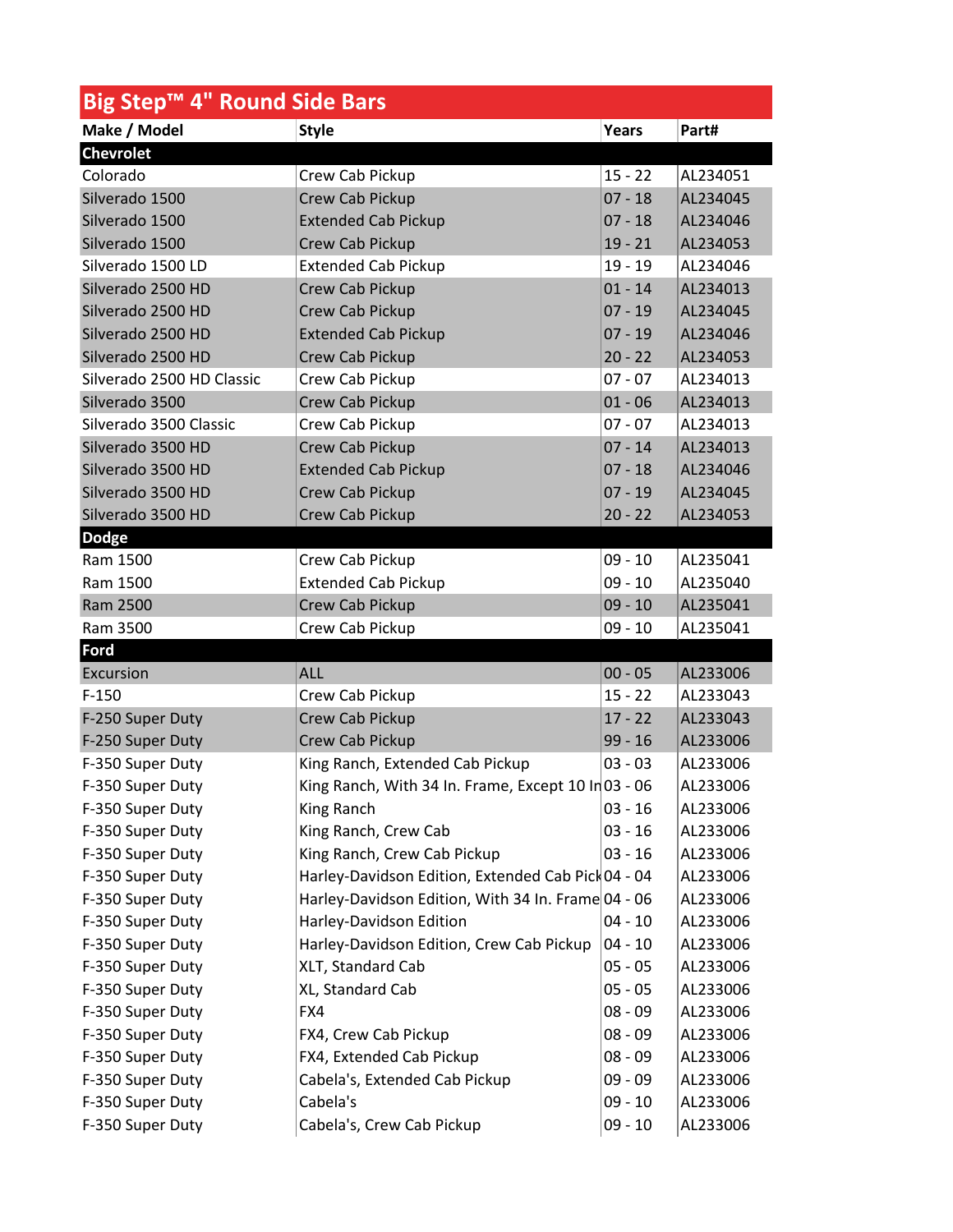| F-350 Super Duty | (ALLOWS FOR ORIGINAL TOW HOOKS)                             | $11 - 16$ | AL233006 |
|------------------|-------------------------------------------------------------|-----------|----------|
| F-350 Super Duty | 4WD                                                         | $11 - 16$ | AL233006 |
| F-350 Super Duty | <b>4WD ONLY</b>                                             | $11 - 16$ | AL233006 |
| F-350 Super Duty | 6.75' bed with 5th wheel prep package                       | $11 - 16$ | AL233006 |
| F-350 Super Duty | 8' bed with 5th wheel prep package                          | $11 - 16$ | AL233006 |
| F-350 Super Duty | Crew Cab - Fits Driver's Seat Raised Forwar 11 - 16         |           | AL233006 |
| F-350 Super Duty | Crew Cab - Fits Only Depressed Forward - L 11 - 16          |           | AL233006 |
| F-350 Super Duty | With 5th wheel prep package                                 | $11 - 16$ | AL233006 |
| F-350 Super Duty | Platinum                                                    | $13 - 16$ | AL233006 |
| F-350 Super Duty | Platinum, Crew Cab                                          | $13 - 16$ | AL233006 |
| F-350 Super Duty | Platinum, Crew Cab Pickup                                   | $13 - 16$ | AL233006 |
| F-350 Super Duty | Crew Cab Pickup                                             | $17 - 22$ | AL233043 |
| F-350 Super Duty | Lariat, Standard Cab Pickup                                 | $99 - 00$ | AL233006 |
| F-350 Super Duty | With 16 In. spare tire and 10 In. drop bump 99 - 03         |           | AL233006 |
| F-350 Super Duty | <b>Without Blocker Beam</b>                                 | $99 - 03$ | AL233006 |
| F-350 Super Duty | With Blocker Beam                                           | $99 - 03$ | AL233006 |
| F-350 Super Duty | XL, With 34 In. Frame, Except 10 In. Step $B\sqrt{99}$ - 06 |           | AL233006 |
| F-350 Super Duty | XLT, With 34 In. Frame, Except 10 In. Step E99 - 06         |           | AL233006 |
| F-350 Super Duty | Lariat, With 34 In. Frame, Except 10 In. Ster 99 - 06       |           | AL233006 |
| F-350 Super Duty | Standard Cab with 34 In. Frame, Except 10   99 - 06         |           | AL233006 |
| F-350 Super Duty | Extended Cab with 34 In. Frame, Except $10 99 - 06$         |           | AL233006 |
| F-350 Super Duty | Crew Cab with 34 In. Frame, Except 10 In. S 99 - 06         |           | AL233006 |
| F-350 Super Duty | Cab & Chassis with 34 In. Frame, Except 10 99 - 06          |           | AL233006 |
| F-350 Super Duty | Fits with 20 In. spare tire                                 | $99 - 15$ | AL233006 |
| F-350 Super Duty | Crew Cab Pickup                                             | 99 - 16   | AL233006 |
| F-350 Super Duty | Except Cab & Chassis                                        | $99 - 16$ | AL233006 |
| F-350 Super Duty | Except with 20 In. spare tire                               | $99 - 16$ | AL233006 |
| F-350 Super Duty | <b>Excluding Cab &amp; Chassis</b>                          | $99 - 16$ | AL233006 |
| F-350 Super Duty | <b>Extended Cab</b>                                         | $99 - 16$ | AL233006 |
| F-350 Super Duty | EXTENDED CAB (ROCKER PANEL MOUNT)                           | $99 - 16$ | AL233006 |
| F-350 Super Duty | <b>Extended Cab Pickup</b>                                  | $99 - 16$ | AL233006 |
| F-350 Super Duty | Crew Cab (Diesel)                                           | $99 - 16$ | AL233006 |
| F-350 Super Duty | CREW CAB (FITS 6.5FT BEDS) - DOES NOT F 99 - 16             |           | AL233006 |
| F-350 Super Duty | Crew Cab (Gas and Diesel)                                   | $99 - 16$ | AL233006 |
| F-350 Super Duty | Crew Cab (Gas)                                              | $99 - 16$ | AL233006 |
| F-350 Super Duty | CREW CAB (ROCKER PANEL MOUNT)                               | 99 - 16   | AL233006 |
| F-350 Super Duty | <b>REGULAR CAB</b>                                          | $99 - 16$ | AL233006 |
| F-350 Super Duty | Regular Cab (Diesel)                                        | $99 - 16$ | AL233006 |
| F-350 Super Duty | Regular Cab (Gas and Diesel)                                | $99 - 16$ | AL233006 |
| F-350 Super Duty | Regular Cab (Gas)                                           | 99 - 16   | AL233006 |
| F-350 Super Duty | Regular Cab (Rocker Panel Mount)                            | $99 - 16$ | AL233006 |
| F-350 Super Duty | STANDARD CAB (ROCKER PANEL MOUNT)                           | $99 - 16$ | AL233006 |
| F-350 Super Duty | <b>Standard Cab Pickup</b>                                  | 99 - 16   | AL233006 |
| F-350 Super Duty | Lariat                                                      | $99 - 16$ | AL233006 |
| F-350 Super Duty | Lariat, Crew Cab                                            | $99 - 16$ | AL233006 |
| F-350 Super Duty | Lariat, Crew Cab Pickup                                     | 99 - 16   | AL233006 |
| F-350 Super Duty | Lariat, Extended Cab Pickup                                 | $99 - 16$ | AL233006 |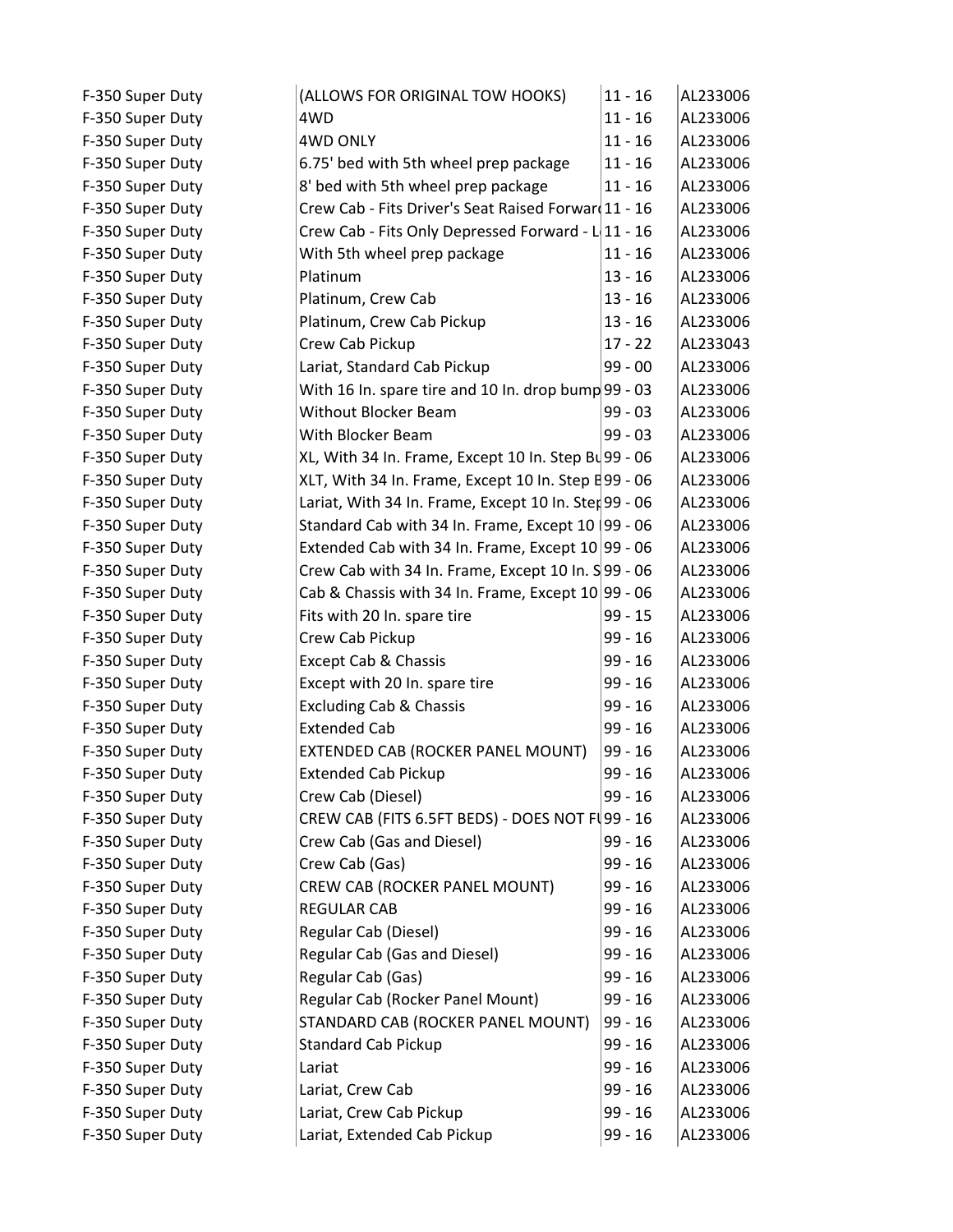| F-350 Super Duty       | Cab and Chassis with 34 In. Frame      | $99 - 16$ | AL233006 |
|------------------------|----------------------------------------|-----------|----------|
| F-350 Super Duty       | <b>CREW CAB</b>                        | $99 - 16$ | AL233006 |
| F-350 Super Duty       | <b>ALL</b>                             | $99 - 16$ | AL233006 |
| F-350 Super Duty       | Cab & Chassis with 34 In. Frame        | $99 - 16$ | AL233006 |
| F-350 Super Duty       | <b>SUPER CAB</b>                       | $99 - 16$ | AL233006 |
| F-350 Super Duty       | Super Cab (Rocker Panel Mount)         | $99 - 16$ | AL233006 |
| F-350 Super Duty       | <b>SUPER CREW CAB</b>                  | $99 - 16$ | AL233006 |
| F-350 Super Duty       | Super Crew Cab (Rocker Panel Mount)    | $99 - 16$ | AL233006 |
| F-350 Super Duty       | SuperCab (Diesel)                      | $99 - 16$ | AL233006 |
| F-350 Super Duty       | SuperCab (Gas and Diesel)              | $99 - 16$ | AL233006 |
| F-350 Super Duty       | SuperCab (Gas)                         | $99 - 16$ | AL233006 |
| F-350 Super Duty       | With 20 In. or smaller spare tire      | $99 - 16$ | AL233006 |
| F-350 Super Duty       | XL                                     | $99 - 16$ | AL233006 |
| F-350 Super Duty       | XL, Crew Cab                           | $99 - 16$ | AL233006 |
| F-350 Super Duty       | XL, Crew Cab Pickup                    | $99 - 16$ | AL233006 |
| F-350 Super Duty       | XL, Extended Cab Pickup                | $99 - 16$ | AL233006 |
| F-350 Super Duty       | XLT                                    | 99 - 16   | AL233006 |
| F-350 Super Duty       | XLT, Crew Cab                          | $99 - 16$ | AL233006 |
| F-350 Super Duty       | XLT, Crew Cab Pickup                   | $99 - 16$ | AL233006 |
| F-350 Super Duty       | XLT, Extended Cab Pickup               | $99 - 16$ | AL233006 |
| F-350 Super Duty       | with factory 7-way                     | $99 - 16$ | AL233006 |
| F-350 Super Duty       | XL, Standard Cab Pickup                | $99 - 16$ | AL233006 |
| F-350 Super Duty       | XLT, Standard Cab Pickup               | $99 - 16$ | AL233006 |
|                        |                                        | 99 - 99   |          |
| F-350 Super Duty       | Will not fit with 20 In. spare tire    |           | AL233006 |
| F-350 Super Duty       | Cab & Chassis with 34 In. Frame (O.D.) | 99 - 99   | AL233006 |
| F-450 Super Duty       | Crew Cab Pickup                        | $17 - 22$ | AL233043 |
| F-450 Super Duty       | Crew Cab, Cab & Chassis                | $17 - 22$ | AL233043 |
| F-550 Super Duty       | Crew Cab, Cab & Chassis                | $17 - 22$ | AL233043 |
| <b>GMC</b>             |                                        |           |          |
| Canyon                 | Crew Cab Pickup                        | $15 - 22$ | AL234051 |
| Sierra 1500            | Crew Cab Pickup                        | $07 - 18$ | AL234045 |
| Sierra 1500            | <b>Extended Cab Pickup</b>             | $07 - 18$ | AL234046 |
| Sierra 1500            | Crew Cab Pickup                        | $19 - 21$ | AL234053 |
| Sierra 1500 Limited    | <b>Extended Cab Pickup</b>             | $19 - 19$ | AL234046 |
| Sierra 2500 HD         | Crew Cab Pickup                        | $01 - 14$ | AL234013 |
| Sierra 2500 HD         | Crew Cab Pickup                        | $07 - 19$ | AL234045 |
| Sierra 2500 HD         | <b>Extended Cab Pickup</b>             | $07 - 19$ | AL234046 |
| Sierra 2500 HD         | Crew Cab Pickup                        | $20 - 22$ | AL234053 |
| Sierra 2500 HD Classic | Crew Cab Pickup                        | $07 - 07$ | AL234013 |
| Sierra 3500            | Crew Cab Pickup                        | $01 - 06$ | AL234013 |
| Sierra 3500 Classic    | Crew Cab Pickup                        | $07 - 07$ | AL234013 |
| Sierra 3500 HD         | Crew Cab Pickup                        | $07 - 14$ | AL234013 |
| Sierra 3500 HD         | <b>Extended Cab Pickup</b>             | $07 - 18$ | AL234046 |
| Sierra 3500 HD         | Crew Cab Pickup                        | $07 - 19$ | AL234045 |
| Sierra 3500 HD         | Crew Cab Pickup                        | $20 - 22$ | AL234053 |
| Jeep                   |                                        |           |          |
| Wrangler               | JK, excluding Unlimited (2-door)       | $07 - 18$ | AL231008 |